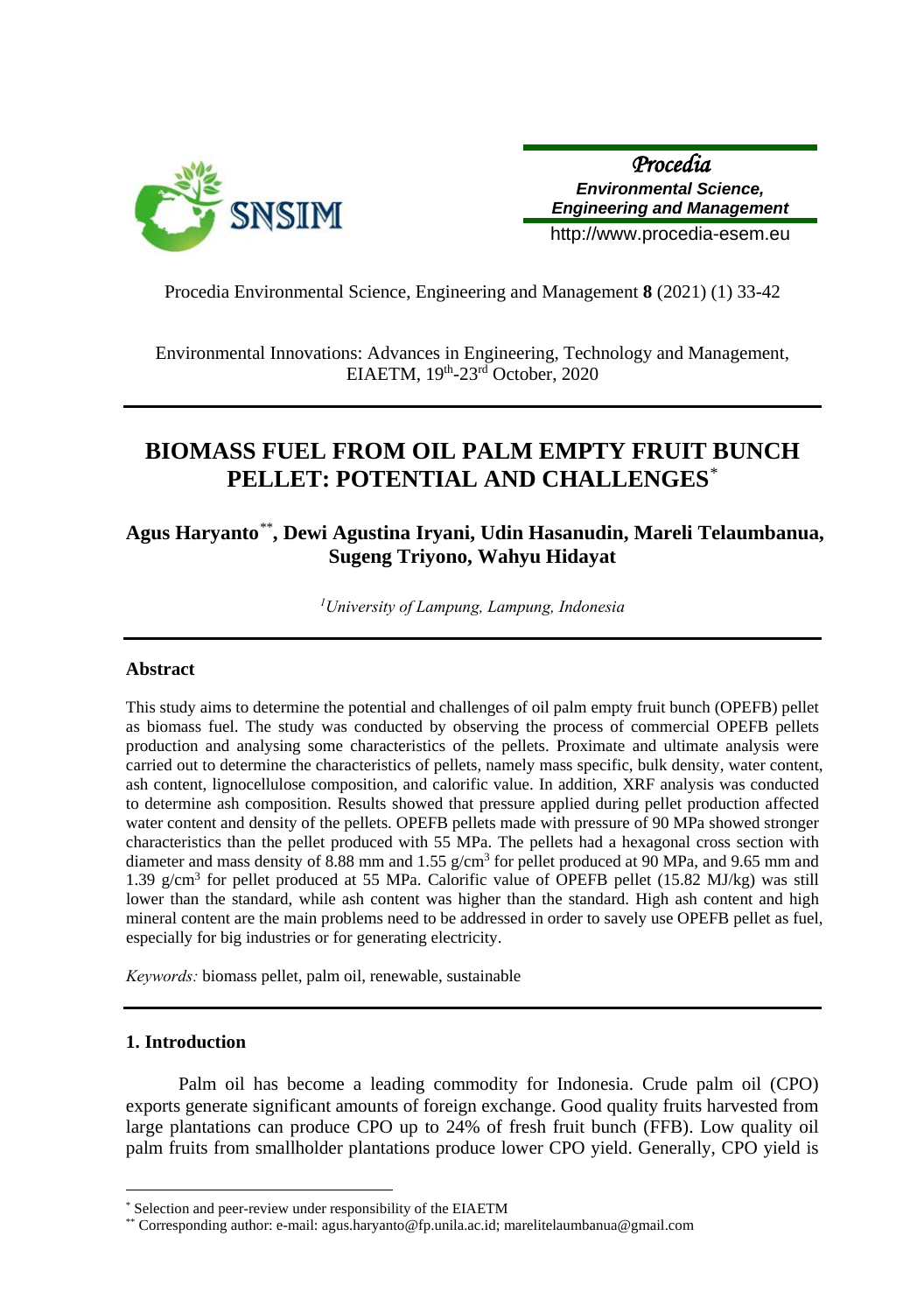22% of milled FFB. Therefore, almost 80% of the processed raw material will end up as solid and liquid wastes. Expressed in units per ton of FFB, in general waste generated from the CPO extraction process consists of empty fruit bunches (OPEFB) of 22%, mesocarp fiber of 13%, shell of 6%, and liquid waste called palm oil mill effluent (POME) of 0.6-0.8  $m<sup>3</sup>$ (Hasanudin et al., 2015). Thus, following oil extraction processes, around 40% of the oil palm fruit remains as solid residual material consists of the OPEFB, shells, and fibers. While oil palm shells and fibers are already used in oil palm mills to generate power and heat required for oil palm fruit processing, OPEFB is still underutilized.

OPEFB is resulted from the striping process that separates the oil palm nuts from its bunch. OPEFB is the largest solid biomass waste which is comparable to the amount of the produced CPO. This biomass is structured by very strong fibers consisting of main stalk around 20–25% and spikelets 75–80%. Therefore OPEFB biomass is difficult to decompose biologically. OPEFB has a such high moisture content up to 60% (Abdullah et al., 2011) due to the steam sterilisation process at the palm oil mill. High moisture content lowers energy value of OPEFB and reduces the combustion efficiency. OPEFB is also oily with oil content may reach 12% an average of 8.6% of dry OPEFB. Some palm oil mills are equipped with machine for tearing and pressing OPEFB to decrease water content and take the oil remnant that reduces oil content by 3.61% (Md Yunos et al., 2014). The water content, however, is still high at around 40%.

The most widely applied option in managing OPEFB is returning it to oil palm land as mulch, which is generally stacked between rows of plants. An integrated treatment for OPEFB and POME is beneficial in which POME is treated anaerobically to produce biogas, whereas OPEFB with addition of effluent from digested POME is composted to produce compost. The compost is returned to the palm oil plantation and the biogas is used as fuel to generate electricity and process steam. We recently reported that co-composting OPEFB and POME may reduce methane gas emissions by 35.92% and 53.22% for 30-day and 80-day composting period (Haryanto et al., 2019). The high investment in modern composting facilities makes this practice is difficult to find in the field.

In the long term, the OPEFB application to the plantation is expected to be a source of organic material for the soil and can save the use of chemical fertilizers. For palm oil mills that do not have their own plantations, however, this option is a problem. In 2006 the number of POM without plantation was 219, which is about 20% of around 1100 mills. Now, with 14.33 million ha oil palm plantations and CPO yield of 40.57 million tons, it is estimated the number of palm oil mills without plantation occupy around 2.87 million ha with OPEFB equivalent to nine million tons. Long distances and high transportation costs will become obstacles to return the OPEFB to the partnership farmers. Recently, OPEFB was reported as good growing media for cultivating rice straw mushroom (Triyono et al., 2019). Practicing this option, however, involves only little parts of the available OPEFB. Therefore it is necessary to find alternatives for better utilization of OPEFB. In dry conditions, OPEFB has a fairly high calorific value, so it has the potential to be developed as biomass fuel. Biomass from plants can serve as an alternative renewable and carbon-neutral raw material for the production of energy. But in the original condition, the biomass of OPEFB is difficult to handle, transport, store, and utilize.

The major limitation of OPEFB for energy purposes is its low bulk density. One method to make easy transportation and decrease the costs is to reduce the volume of the OPEFB biomass by densification into pellet form. OPEFB pelletization can be one promising alternative, which fulfill not only the electricity and steam heating needs of the COP extraction process, but the excess can be connected to the national electricity grid (Salomon et al., 2013). The advantage of pellets, as compared to the original biomass, lies in their higher energy density, homogeneous quality, improved handling and storage properties, and better applicability for different end uses.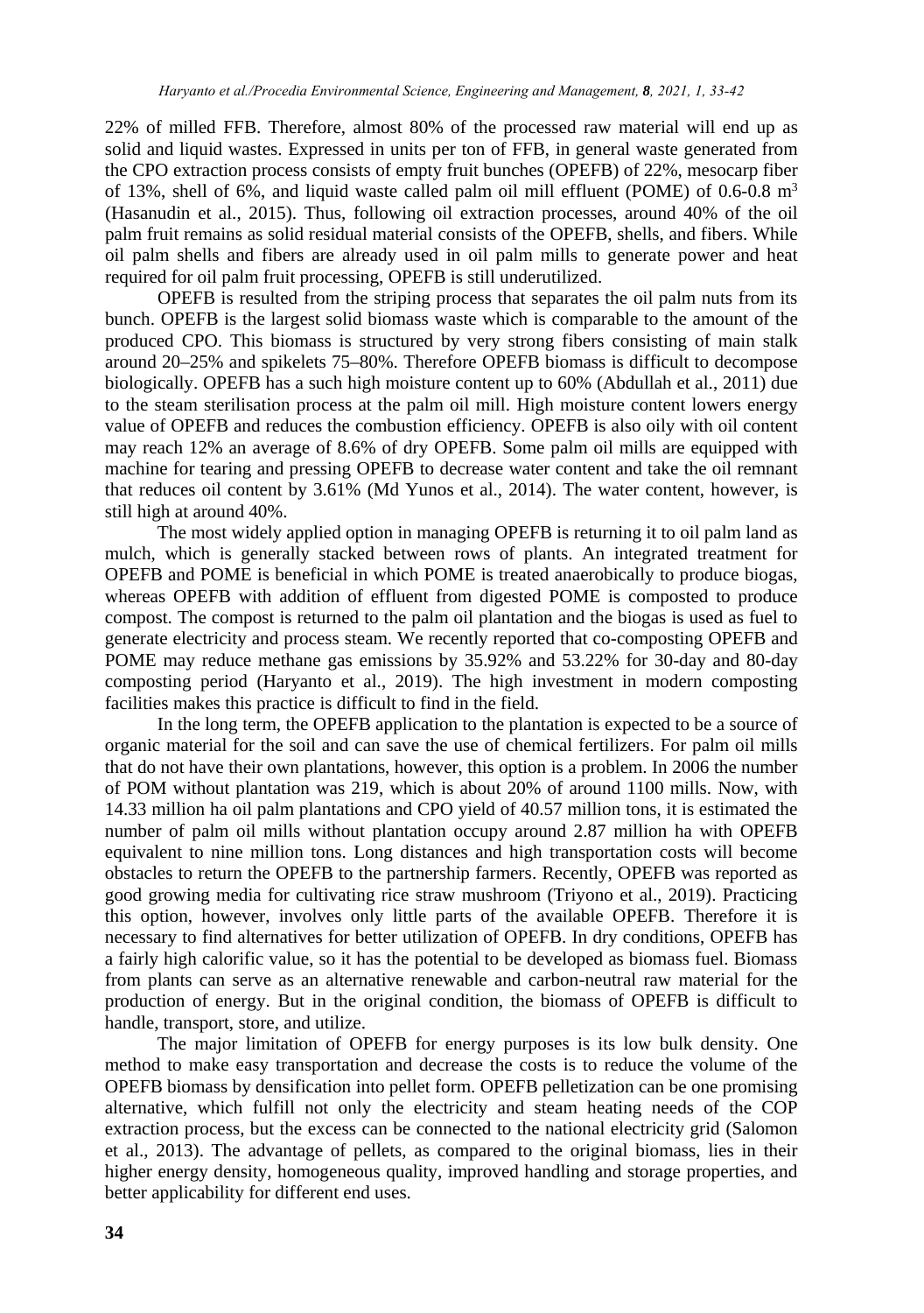The purpose of this study is to evaluate the energy potential of biomass pellet from OPEFB and identify the technical problem of OPEFB pellet. The evaluation presented in this paper is focused only on the technical aspects regarding to the intrinsic properties of pellets.

This work is divided in three main parts, namely:

• Observation of case studies: A commercial OPEFB pellet industry located in District of Tebing Tinggi, North Sumatera Province;

Testing and evaluation of sample of OPEFB pellet product:

• Discussion of results and drawing conclusion and recommendations for better future of OPEFB pellet fuel.

#### **2. Materials and methods**

OPEFB pellet production processes were observed at a commercial-scale pellet industry operating in North Sumatera, Indonesia. The factory operated three pelleting machines, namely two machines with working pressure of 55 MPa and capacity of 1.5 t/h (each) and one machine with working pressure of 90 MPa and a production capacity of 3  $t/h$ .

OPEFB pellet was characterized to determine the important properties related to its utilization for fuel. Bulk density  $(g/cm<sup>3</sup>)$  was determined by weighing sample of the OPEFB pellets filled in a container of known volume and calculating the ratio of the mass to the volume. Mass specific or true density  $(g/cm<sup>3</sup>)$ , was calculated from the ratio of mass of a single pellet to its volume. Flexural strength of pellet was measured by using a testing machine (MTS landmark 100 kN). Moisture (water) content (*MC*) was measured gravimetrically using an oven (Memmert UM 500) operated at 105°C for 24 h and was calculated as the following.

$$
MC = \frac{M_f - M_d}{M_f} \times 100\%
$$
 (1)

where  $M_f$  and  $M_d$  is wet and dry weight, respectively. Water absorption property of pellet was measured by leaving the pellet in an open container and measuring the water content every day until it reaches an equilibrium.

Oven-dried pellet was used to determine calorific value (MJ/kg) that was measured using a bomb calorimeter (Cal2k ECO). Ash content, was measured by burning oven-dried pellet in a furnace (Banrstead Thermolyne 1300) at 550°C for 2 h. Ash content is presented in percent of dry weight of pellet. Ash composition, was determined using XRF analysis. Lignocellulosic component (lignin, cellulose, hemicellulose) was determined using modified Chesson method as proposed by (Datta, 1981). One gram of ground pellet (*a*) was added with 150 mL of distilled water, refluxed at 100°C for 1 hour. The result was filtered and the residue was washed with hot water and then oven dried and weighed (*b*). The residue was added with 150 mL H<sub>2</sub>SO<sub>4</sub> 1 N and refluxed for 1 hour at 100 $^{\circ}$ C. The result is filtered and washed with distilled water and then dried and weighed (*c*). Dry residue was added by 10 mL 72%  $H<sub>2</sub>SO<sub>4</sub>$  and soaked at room temperature for 4 hours. Then, 150 mL of  $H<sub>2</sub>SO<sub>4</sub>$  1 N was added and refluxed for 1 hour with the reverse cooling. The residue was filtered and washed with distilled water and then dried and weighed (*d*). The residue was finally burnt to ash and weighed (*e*). Lignocellulose components were calculated as the following:

$$
Hemicellulose = \frac{b-c}{a} \times 100\%
$$
\n(2)

$$
Cellulose = \frac{c - d}{a} \times 100\%
$$
\n<sup>(3)</sup>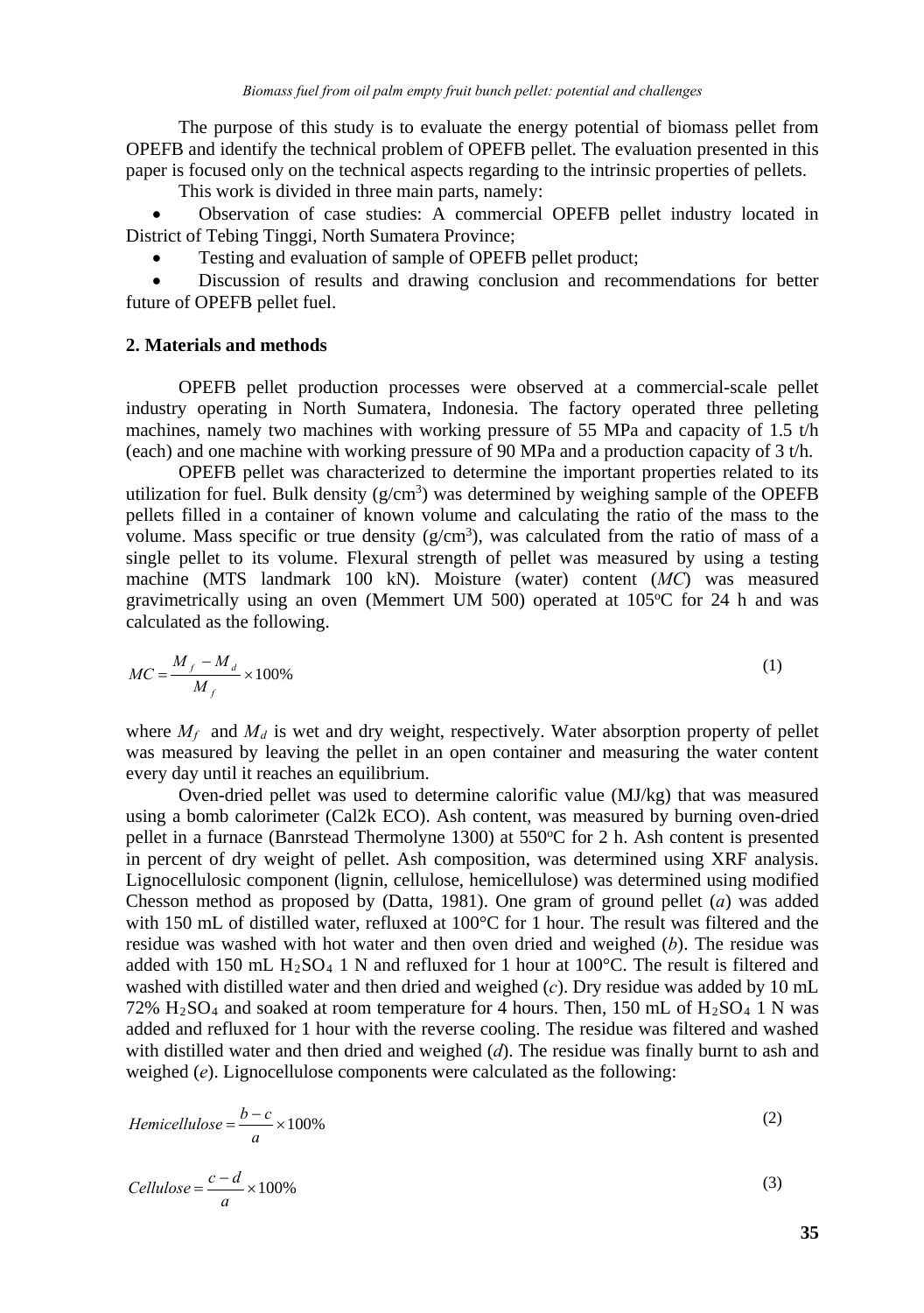$$
Lignin = \frac{d - e}{a} \times 100\% \tag{4}
$$

## **3. Results and discussion**

## *3.1. OPEFB pellet production process*

The process of making commercial OPEFB pellets can be briefly explained through the flow diagram in Fig. 1. At first the shredded OPEFB is flown into a steam dryer which has a temperature of 116° through a screw conveyor. The dryer utilize the residual steam from the palm oil extraction process. Exiting from the steam dryer, OPEFB is dried again in a rotary dryer that works at 90°. Rotary dryers utilize flue gas from palm oil mills. The dried OPEFB is crushed (chopped) in a cutting mill into fine particles (passes 20 mesh sieve). The ground OPEFB was flowed into a vertical ring die type pellet machine that working at a pressure of 55 MPa. There are 2 machines with a capacity of 1.5 t/h each. The pellets produced from this machine are called single press  $(1X)$  pellets. If the consumers want harder pellets, the single press pellet is flowed into another pellet machine working at a pressure of 90 MPa with a capacity of 3 t/h. Pellets produced from this machine are called double press  $(2X)$  pellet. If the demand for pellets is high, the 90 MPa pellet machine can be operated also with feeding directly from cutting machine to produce 1X press so that the total capacity can reach 6 t/h  $(1X)$  pellet). With this capacity, all OPEFB produced from POM with a capacity of 900 tons of FFB can be handled.

#### *3.2. Pellet characteristics*

The characteristics of the OPEFB pellet are very important to evaluate its quality as fuel. The OPEFB pellets have a hexagonal cross section. Visually the 2X pellet has a darker color, harder texture, and greater weight. But the 2X press pellet has a smaller size (diameter). Fig. 2 shows the visual differences of these two types of OPEFB pellets. The pellet is more easily damaged, especially if it is stored in an open space. It is well known that tropical regions such as Indonesia have high humidity environments. OPEFB pellet stored in a room without packaging will be damaged quickly. The pellet will become frangible and lose its consistency so that it breaks easily and eventually break down as shown in Fig. 3.



**Fig. 1.** Flow chart of OPEFB pellet production process (broken line is optional route)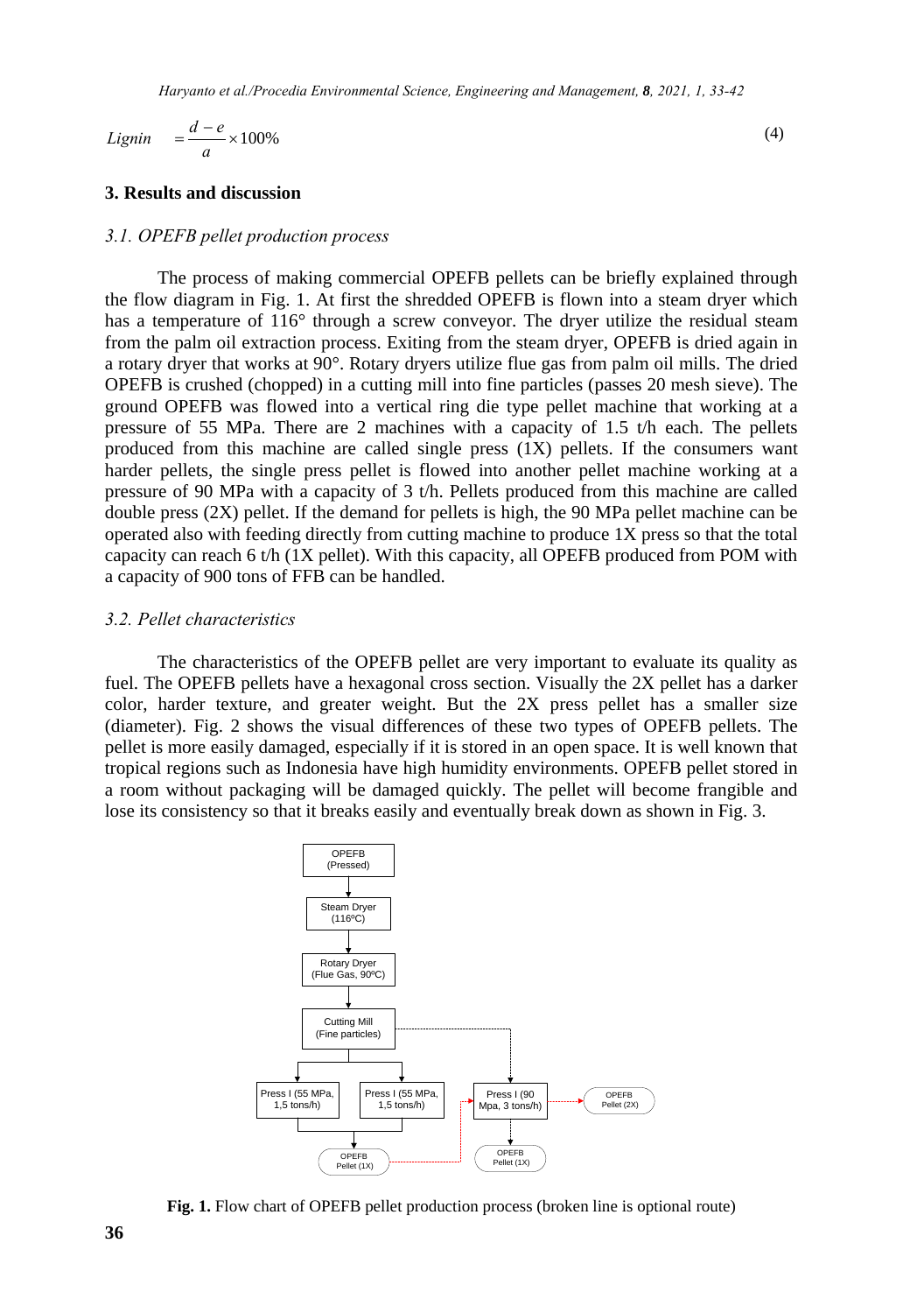*Biomass fuel from oil palm empty fruit bunch pellet: potential and challenges*



Fig. 2. OPEFB pellet: 1X press (left) and 2X press (right)



**Fig. 3.** Rotten OPEFB pellets stored improperly in open space

The pellet has a hexagonal cross section with an average diameter of 9.65 mm and mass density of 1.39 g/cm<sup>3</sup> for 1X pellets (Table 1).

| <b>Biomass pellets</b> | <i>Diameter</i><br>(mm) | Mass density<br>$gr/cm^3$ ) | <b>Bulk density</b><br>$gr/cm^3$ | Reference               |
|------------------------|-------------------------|-----------------------------|----------------------------------|-------------------------|
| OPEFB pellet 1X        | 9.65                    | 1.39                        | 0.580                            | This work               |
| <b>OPEFB</b> pellet 2X | 8.88                    | 1.55                        | 0.686                            | This work               |
| Jabon pellet           | 8.50                    | $0.91 - 1.05$               | NA                               | (Sulistio et al., 2020) |

**Table 1.** Average size and densities of OPEFB pellets and wood pellet for comparison

The diameter and mass density for 2X pellet is 8.88 mm and 1.55, respectively. OPEFB pellets have a heavier mass density than that wood pellets in general. For example, density of biomass pellet made of Jabon (*Anthocephalus macrophyllus*) is in the range of  $0.91-1.05$  g/cm<sup>3</sup> (Sulistio et al., 2020). The results also show that the density of pellets is influenced by the pressure applied during production process. The pressure exerting the biomass particles during pelletizing process is important factor influencing not only pellet density and durability, but also the energy consumption for pellet production. High pressure in the range of 50 to 90 MPa is enough to produce OPEFB pellet. Increasing pressure has improved mechanical properties of pellet, such as compressive strength and durability. It can be showed that the 1X OPEFB pellet has a larger diameter (almost 1 mm difference) than the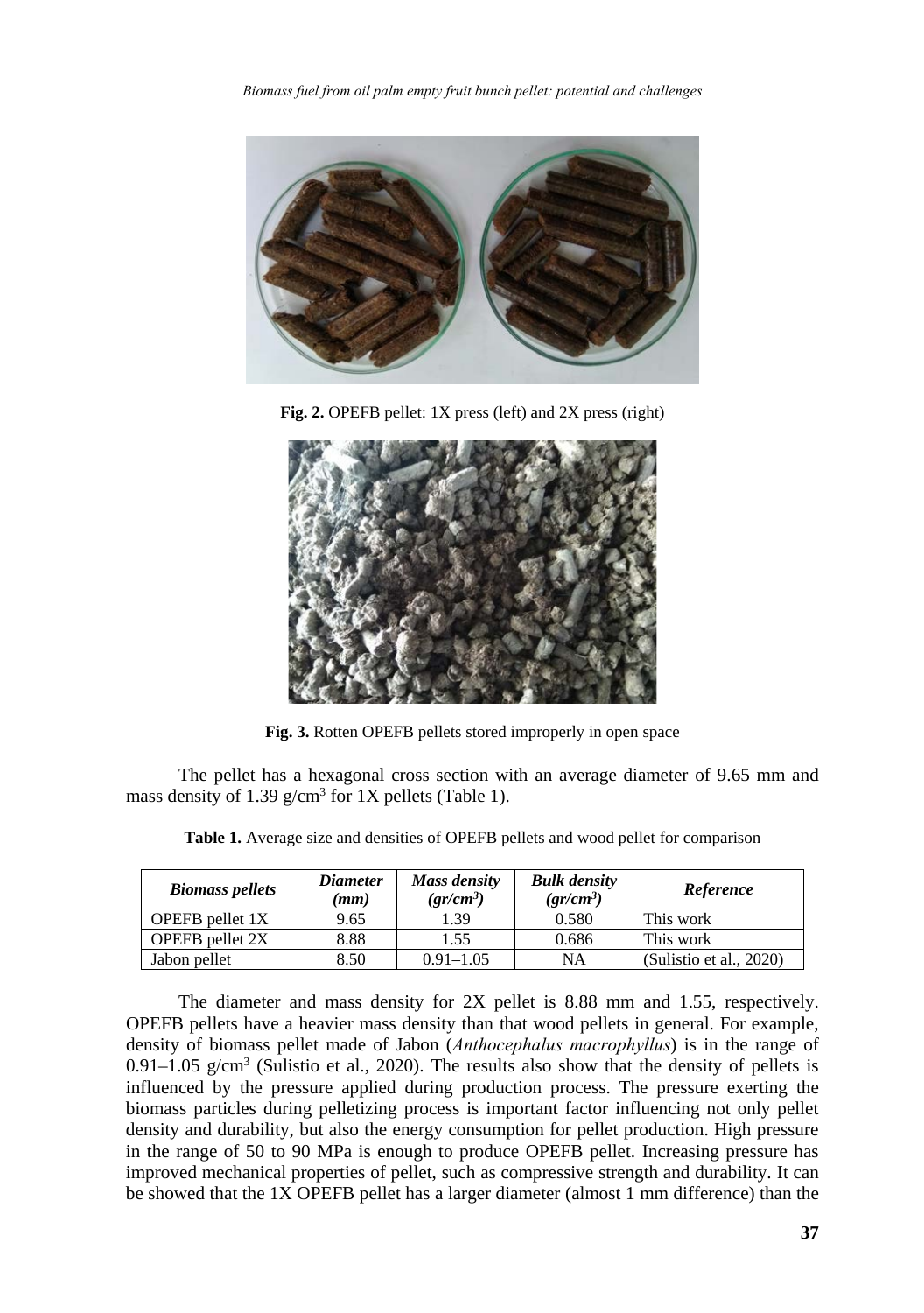2X pellet. But the 2X pellet has a greater mass density than the 1X pellet. From the pellet samples, the single press pellets are more fragile than the double press pellets that can be observed from the amount of pellet debris during transportation.

Proximate analysis reveals that OPEFB pellet has lignocellulosic composition of hemicellulose (26%), cellulose (34%), and lignin (25%). The fibers (hemicellulose and cellulose) contained in the OPEFB pellet are very close to those of lignocellulosic content of pressed-shredded OPEFB reported by (Md Yunos et al., 2014). The lignin content, however is about twice. The OPEFB pellet has calorific value of 15.82 MJ/kg. This is little lower than that of Indonesian National Standard SNI 8675-2018 for biomass pellet which is 16.5 MJ/kg. The low energy value can be an obstacle in getting a good market for OPEFB pellet. In addition, OPEFB pellet samples also have a high ash content, reaching 12% of the dry matter. (Md Yunos et al., 2014) reported even higher ash content for OPEFB pellets, which is 18%. Although the ash content of our OPEFB pellet is not the highest value, it has far exceeded the 5% of national standard for biomass pellets, both for household and industrial applications. The high ash content also contributes in lowering the energy value (Haryanto et al., 2020). This means that pretreatment must be made on the raw material in order to produce better OPEFB pellets.

The bulk density of OPEFB pellet is 0.580 g/cm<sup>3</sup> for 1X pellet and 0.686 g/cm<sup>3</sup> for 2X pellet. Our pellet samples, however, is quite close to those reported by (Salomon et al., 2013) with 0.630 g/cm<sup>3</sup> for OPEFB pellet with 6 mm diameter and 0.580 g/cm<sup>3</sup> for pellet with 8 mm diameter. Bulk density is important property related to handling, packaging, and transportation.

The effect of pressure is also seen in the strength of the pellet, where the higher the pressure produces the stronger the pellet. The measurement results show that OPEFB 2X pellets have an average flexural force of 100.53 kgf, higher than 1X pellets (65.58 kgf). The applied pressure also affects the water content of the pellets. OPEFB pellet produced at compression of 55 MPa has water content of 8.6 (%wt) at air-dry condition. With compression of 55 MPa, OPEFB pellet has water content of 5.6 (%wt).

## *3.3. Water absorbtion*

In order to evaluate the resistance of OPEFB pellet from ambient air, we have measured water adsorption capacity of the oven-dry pellet and presented the results in Fig. 4*a*. The pellets significantly gained weight as a result of water adsorption from the ambient air. This means that OPEFB pellet is so hygroscopic that should be stored in air tight containers, especially for Indonesia climate with very high air humidity. Although the rate of moisture adsorption is low after the second day, this pellet property needs to be watched for moisture adsorption by pellet can trigger other serious problems. Based on the data, a model to predict the pellet mass was developed by using power funtion in the Excell application as suggested by (Pinchuk and Kuzmin, 2019) with general form of:

$$
y = A + B \cdot (x - C)^N \tag{5}
$$

The mass of pellet *m* (g) as a function of storage time  $\tau$  (days) is presented in Eq. (6) and (7), respectively for 1X and 2X pellets. Both models provide excellent approximation with very high  $R^2$ , namely 0.9966 for 1X pellet and 0.9997 for 2X pellet.

$$
Pellers IX (R2 = 0.9966): m = 619 - \frac{15.87}{\tau + 0.33}
$$
 (6)

$$
Pellers 2X (R2 = 0.9997): \, m = 723 - \frac{15.87}{\tau + 0.33} \tag{7}
$$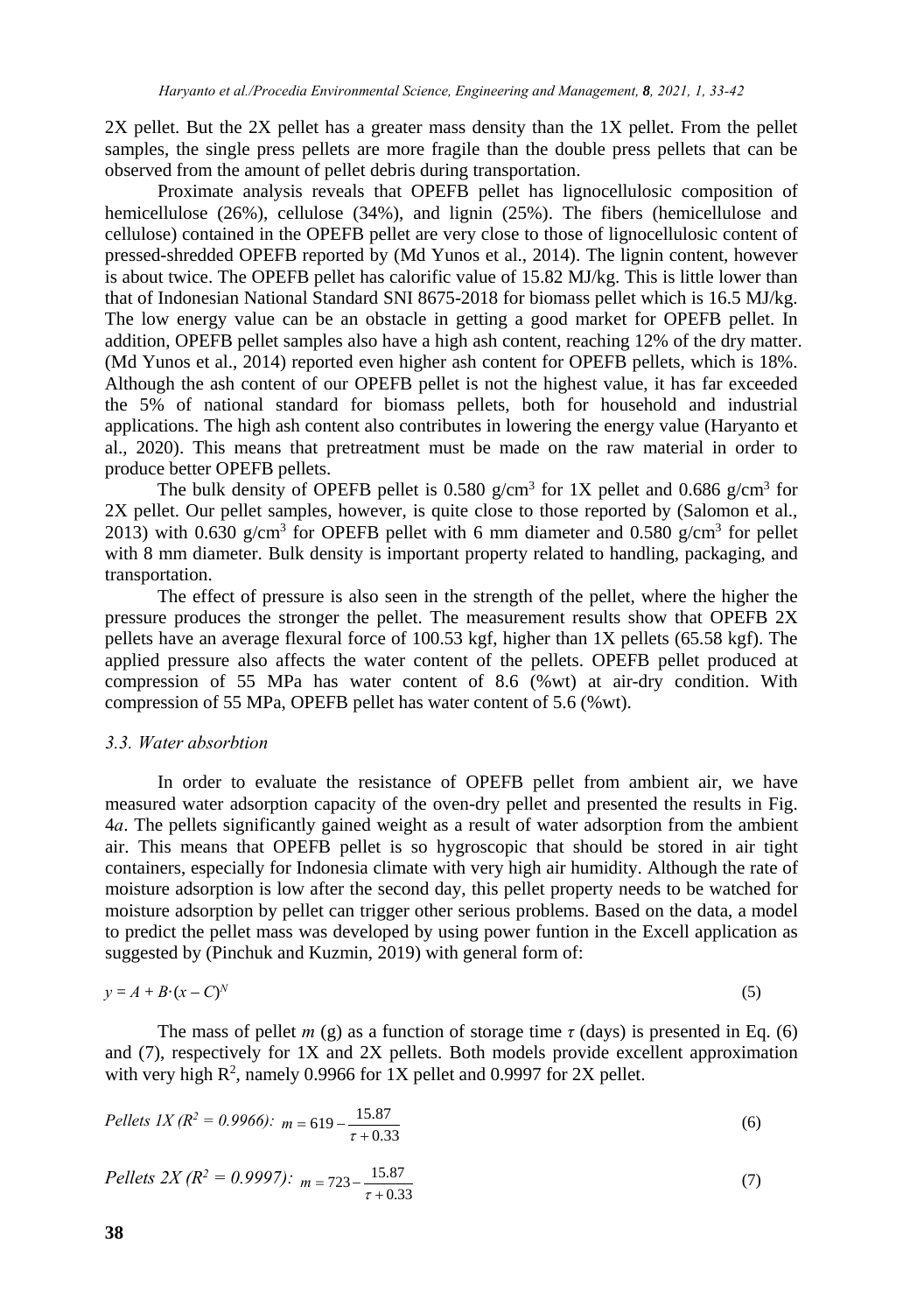*Biomass fuel from oil palm empty fruit bunch pellet: potential and challenges*



**Fig. 4.** The change of mass (*a*) and water content (*b*) of OPEFB pellets during storage in open room

The increase of pellets water content as a result of moisture adsorption is presented in Fig. 4*b*. Water content of the pellet increases sharply up to the second day, and then slowly sloping. Based on the collected data, we developed a model to predict water content *w* (%wt) of the pellet during open storage as a function of storage time *τ* (days) as following:

$$
Pellers IX (R2 = 0.9993): w = 0.0645 \cdot \tau^{0.085}
$$
\n(8)

$$
Pellers 2X (R2 = 0.9992): w = 0.0535 \cdot \tau^{0.125}
$$
\n(9)

Again, these model give excellent prediction with very high  $R^2$ , namely 0.9993 for 1X pellet and 0.9992 for 2X pellet.

#### *3.4. Calorific value*

The relative energy value of pellets is calculated by using oven dry materials. The increase in water content during storage will definitely decrease calorific value of the pellets by two reasons. At first, due to increasing in pellets mass because of water absorbing. The organic mass (flammable components) remains constant, but its content in the mass unit decreases. Since calorific value is the relative energy per one kg of the fuel, the less flammable fraction per mass unit causes the less heat generation. Second, since the increase in mass is due to water adsorption, during the combustion the heat energy is spent for the heating of the water to boiling point, and then to vaporization of that water. Thus, the part of the heat of the wet pellets combustion is spent to water heating and vaporization. This part does not produce useful heat therefore it must be subtracted from the initial calorific value. Based on the water adsorption characteristics in Fig. 4*b*, we have predicted the calorific value of the pellet based on as presented in Figure 5. Equation (10) and (11) represent the decrease of pellet calorific value *q* (MJ/kg) as a function of storage time *τ* (days). We can predict that for nine day storage period the calorific value of the OPEFB pellets decrease to 14.61 MJ/kg for 1X pellets and 14.48 MJ/kg for 2X pellets. This means a reduction of 7.6% and 8.5% of the initial value (15.82 MJ/kg), respectively for 1X pellets and 2X pellets.

$$
Pellets IX (R2 = 0.999997): q = 14.43 + \frac{0.49}{\tau + 0.35}
$$
\n(10)

$$
Pellets \ 2X (R^2 = 0.9999992): \ q = 14.54 + \frac{0.68}{\tau + 0.53}
$$
\n<sup>(11)</sup>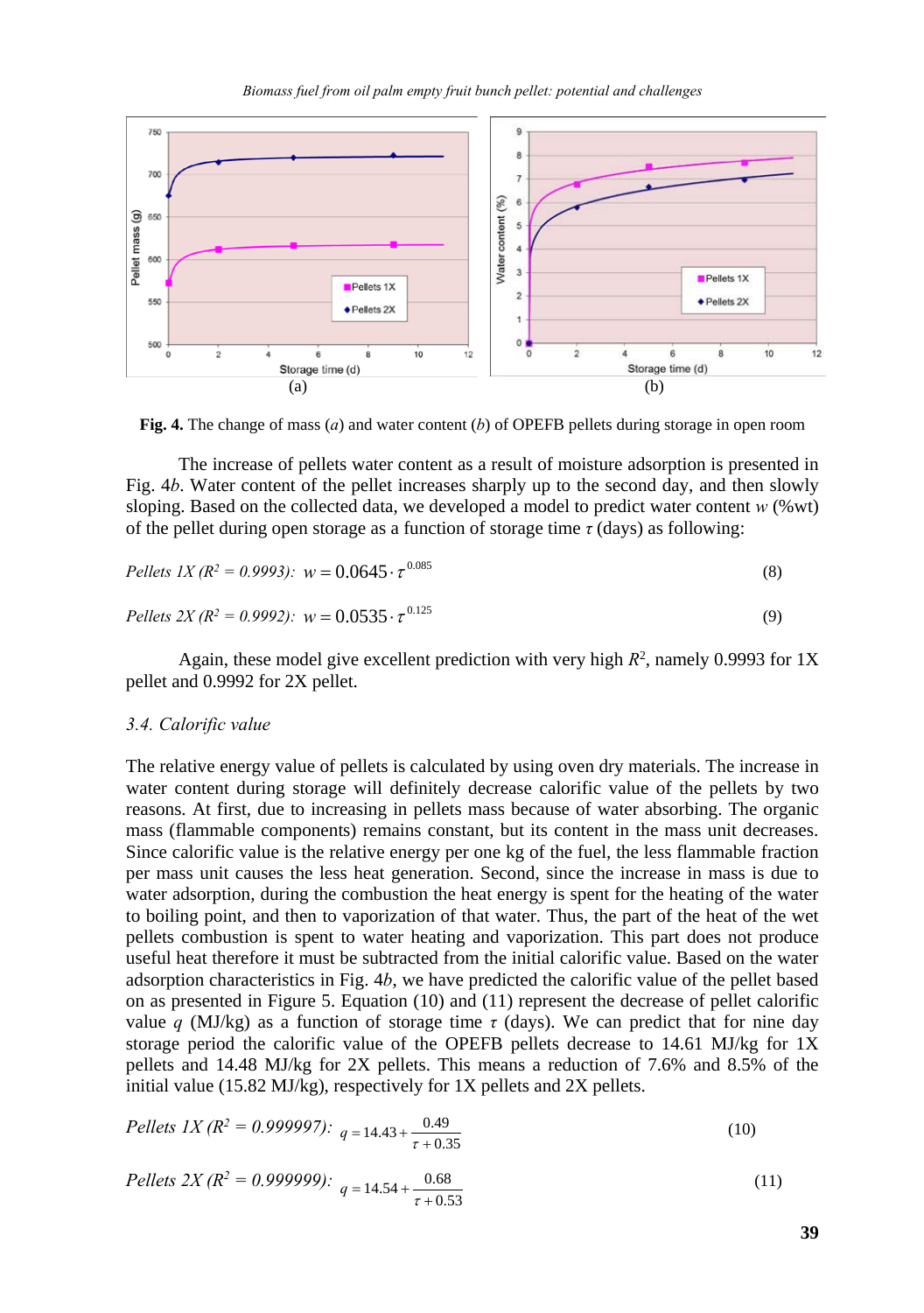

**Fig. 5.** The decrease of pellet calorific value during storage in open room

## *3.5. Environmental impact*

Another issue for OPEFB pellet is its mineral content.

Our results showed that OPEFB pellets still have high potassium in the range of 26.57 to 46.46 percent of ash. Other minerals with significant content include Fe, Ca, Si, Al, and Cl. Table 2 and Table 3 summarize some properties of OPEFB pellet in comparison with the national standard SNI 8675-2018. Physically, the pellets pass the standard, but fail in view of energy properties like energy value, ash content, and mineral content.

## *3.6. Market Potential*

Based on the characteristics of OPEFB pellets as discussed above, the potential use of OPEFB pellets for fuel is still limited for small industries and households such as tofu, brown sugar, and other home industries. This potential is quite large because of the increasing number of small industries that move.

|    | $M$ g $O$ | $A1_2O_3$ $SiO_2$ $P_2O_5$                                                |  | SO <sub>3</sub> | Cl        | $K_2O$ | CaO |                     | $MnO$   $Fe2O3$ |
|----|-----------|---------------------------------------------------------------------------|--|-----------------|-----------|--------|-----|---------------------|-----------------|
| 1X |           | $1.31$   6.15   23.94   1.27   2.65   6.45   46.46   17.07   0.67   16.34 |  |                 |           |        |     |                     |                 |
| 2X | 1.34      | $11.55$ 29.35 1.49                                                        |  |                 | 2.42 4.53 | 26.57  |     | $9.14$ 0.465 11.770 |                 |

**Table 2.** Mineral components (% ash) in the ash of OPEFB pellet

| <b>Parameter</b>       | <b>OPEFB</b> pellet (this | SNI 8675 (2018) | <b>Remark</b> |  |
|------------------------|---------------------------|-----------------|---------------|--|
|                        | work)                     |                 |               |  |
| Diameter (mm)          | 8.88-9.65                 |                 | passed        |  |
| Density $(g/cm^3)$     | $1.39 - 1.55$             | >1.0            | passed        |  |
| Water content (%)      | $5.6 - 8.6$               | < 12            | passed        |  |
| Energy value $(MJ/kg)$ | 15.82                     | >16.5           | failed        |  |
| Ash content (%)        | $4 - 12$                  | < 5             | failed        |  |
| $K2O$ (% ash)          | 26.57-46.46               | < 20            | failed        |  |
| Chlor $(\%$ ash)       | $4.52 - 6.45$             | < 0.1           | failed        |  |
| $Na2O$ (% ash)         | <b>NA</b>                 | $\lt$ 5         |               |  |
| Sulfur (% ash)         | $2.42 - 2.65$             | < 0.1           | failed        |  |

**Table 3.** Characteristic of OPEFB pellets in comparison to standards.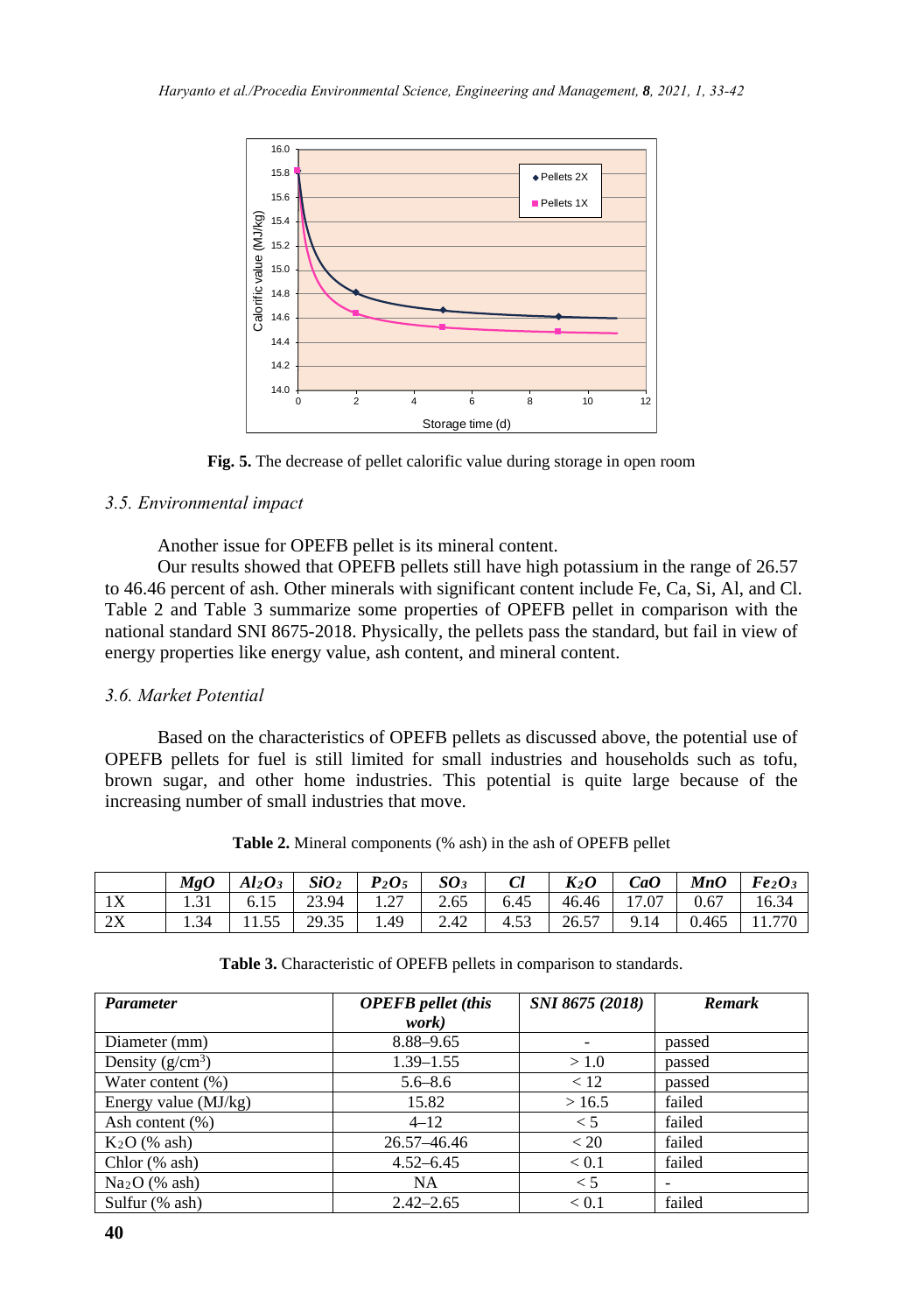One of the small industries that has the potential to use OPEFB fuel pellets is the tofu industry. Tofu is the main and favorite food of Indonesian people with high consumption. Tofu is a rich nutrient food at an affordable price so that huge number of micro, small and medium scale tofu industries are widely spreaded in Indonesia. Tofu industries are generally classified as a small-medium industry with high fuel consumption. For example, a tofu industry in the city of Bandar Lampung, Indonesia with a daily capacity of 500-1000 kg of soybeans requires wood pellets of around 1 t/d. Whereas the smaller tofu industry with daily capacity of 200 kg of soybeans consumes one truck of firewood in 3 days plus 13 sacks of rice husk per day. Therefore, OPEFB pellets are very potential to be used as fuel in the tofu industry. Other potential industries include the red brick and tile industry. The use of OPEFB pellets for power generation needs to be further evaluated mainly because of the high ash content with a high mineral composition.

## *3.7. Challenges*

OPEFB pellet contains high ash and minerals. Some of these minerals are a problem in high temperature combustion because they may melt and build a blockage for combustion air. The chemical composition of OPEFB pellet ash which is rich in minerals (Si, Ca, Mg, Cl, and K) will result in various undesirable reactions in the combustion system. It is well known that high concentrations of ash and silica and alkali metals can trigger agglomeration, fouling, slagging in boiler components which results in decreased combustion system efficiency and failure of most furnaces and boiler. Washing is able to significantly decrease minerals content. According to (Abdullah et al., 2011), washing OPEFB may reduce ash content by 81% from 5.43% (db) to 1.03% (db). However, its application in the pellet production need further studies because it makes a longer route in pellet production processes.

In addition to the intrinsic problems, another OPEFB pellet constraint is price. At the time of observation (2018), a pellet factory in Medan, North Sumatra, could receive a pellet price of 500 IDR/kg (0.036 USD/kg). This price was quite low because the pellet mill is operated near the palm oil mill, so that the operating costs of raw materials, drying, and transportation are practically free. The price of pellets purchased by the small-scale tofu industry in Bandar Lampung (south part of Sumatra) was 1,500 IDR/kg (0.107 USD/kg). However, the transportation cost from the North to the South of Sumatera will take no less than 2,000 IDR/kg making a total price higher than that can be accepted. Nowadays, OPEFB pellets that satisfy national standard are offered in some online shops at the higher price of 1,500 IDR/kg (0.107 USD/kg). This is a good opportunity and a challenge at the same time, to produce good quality OPEFB pellets and develop market close to the palm oil mill operating areas.

## **4. Conclusions**

Commercial biomass pellet fuel made from OPEFB is produced with pressure of 55 MPa and 90 MPa. The pressure influence pellet properties, namely water content, mass density and bulk density. The higher the pressure, the lower the moisture content and the higher the densities. The OPEFB pellets showed good physical characteristics and passed standards for water content and mass density, but failed for energy value and ash content and mineral content. The pellets easilly adsorp moisture from surrounding air within first two days storage in open container. Excellent models to predict water content and calorific value as a function of storage time have been developed based on power function of Excell. The OPEFB pellet has energy value of 15.82 MJ/kg and is potentialy accepted for fuel in small scale applications. For large industrial applications, there are some issues need to be solved to increase energy value and to reduce ash content as well as its mineral composition.